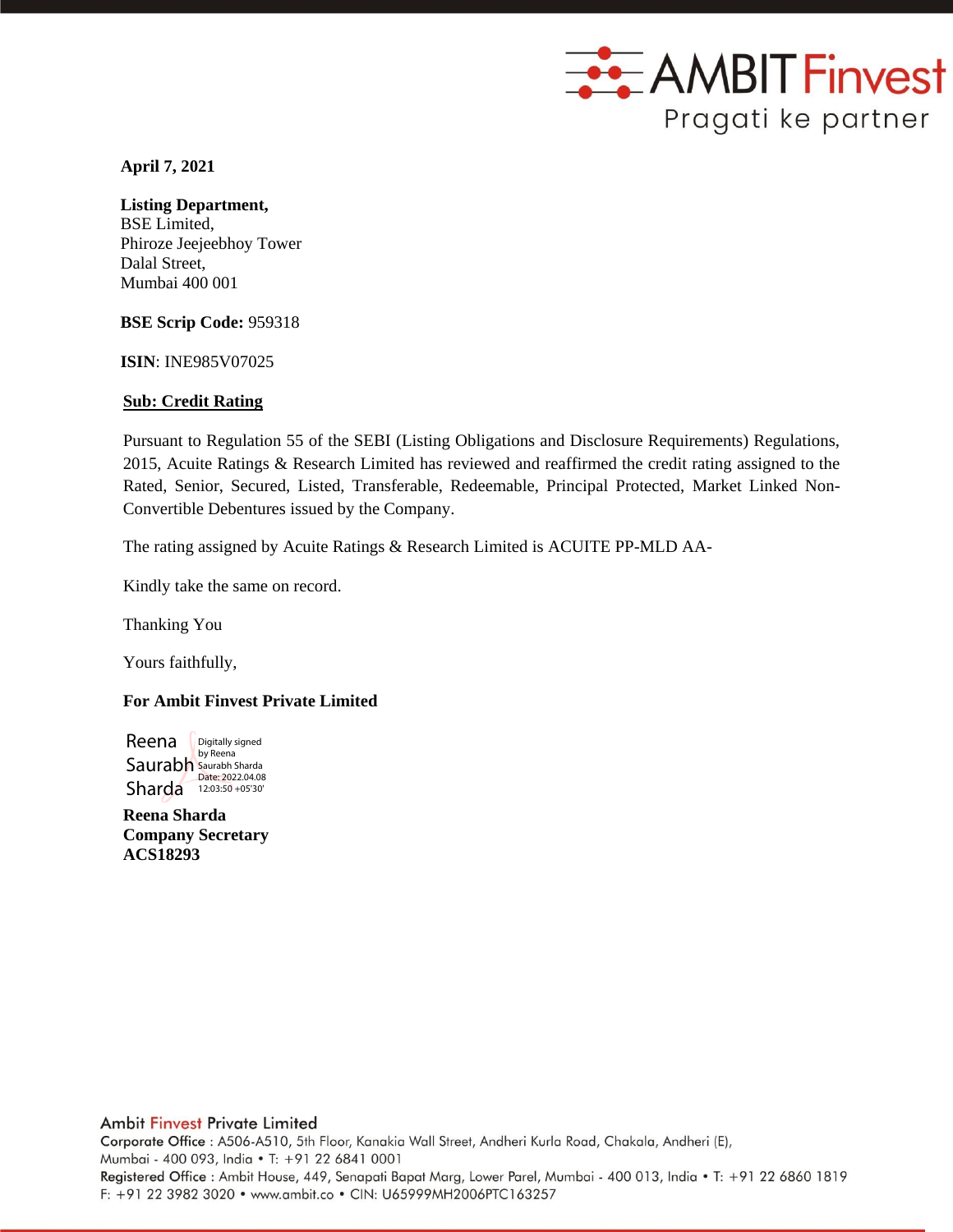

### **Rating Letter - Intimation of Rating Action**

Letter Issued on: March 07, 2022 Letter Expires on: March 16, 2023 Annual Fee valid till: March 16, 2023

## **Ambit Finvest Private Limited**

Ambit House, 449, Senapati Bapat Marg, Lower Parel, Mumbai 400013

Kind Attn.: Mr. Sanjay Dhoka, COO & CFO (Tel. No. 9820177648)

Dear Mr. Dhoka,

Sub.: Rating(s) Reaffirmed - Non-Convertible Debentures / Debt Instruments of Ambit Finvest Private Limited

Please note that the current rating(s) and outlook, instrument details, and latest rating action for the aforementioned instrument are as under:

|                                   | Long Term Instruments    | <b>Short Term Instruments</b> |
|-----------------------------------|--------------------------|-------------------------------|
| Total Rated Quantum (Rs. Cr.)     | 100.00                   | Not applicable                |
| Quantum of Enhancement (Rs. Cr.)  | Not applicable           | Not applicable                |
| Rating                            | <b>ACUITE PP-MLD AA-</b> | Not applicable                |
| Outlook                           | Stable                   | Not applicable                |
| Most recent Rating Action         | Reaffirmed               | Not applicable                |
| Date of most recent Rating Action | March 07, 2022           | Not applicable                |
| <b>Rating Watch</b>               | Not applicable           | Not applicable                |

Acuité reserves the right to revise the ratings, along with the outlook, at any time, on the basis of new information, or other circumstances which Acuité believes may have an impact on the ratings. Such revisions, if any, would be appropriately disseminated by Acuité as required under prevailing SEBI guidelines and Acuité 's policies.

This letter will expire on March 16, 2023 or on the day when Acuité takes the next rating action, whichever is earlier. It may be noted that the rating is subject to change anytime even before the expiry date of this letter. Hence lenders / investors are advised to visit [https://www.acuite.in/](http://www.acuite.in/) OR scan the QR code given above to confirm the current outstanding rating.

Acuité will re-issue this rating letter on March 17, 2023 subject to receipt of surveillance fee as applicable. If the rating is reviewed before March 16, 2023, Acuité will issue a new rating letter.

Suman Chaudhury

Suman Chowdhury Chief Analytical Officer

Annexures: A. Details of the Rated Instrument B. Details of the rating prior to the above rating action

#### **Acuité Ratings & Research Limited**

SEBI Registered | RBI Accredited 708, Lodha Supremus, Lodha iThink Techno Campus, Kanjurmarg (East), Mumbai - 400042 | +91 22 49294000 SMS: +91 9969898000 | [www.acuite.in](http://www.acuite.in/) | CIN: U74999MH2005PLC155683